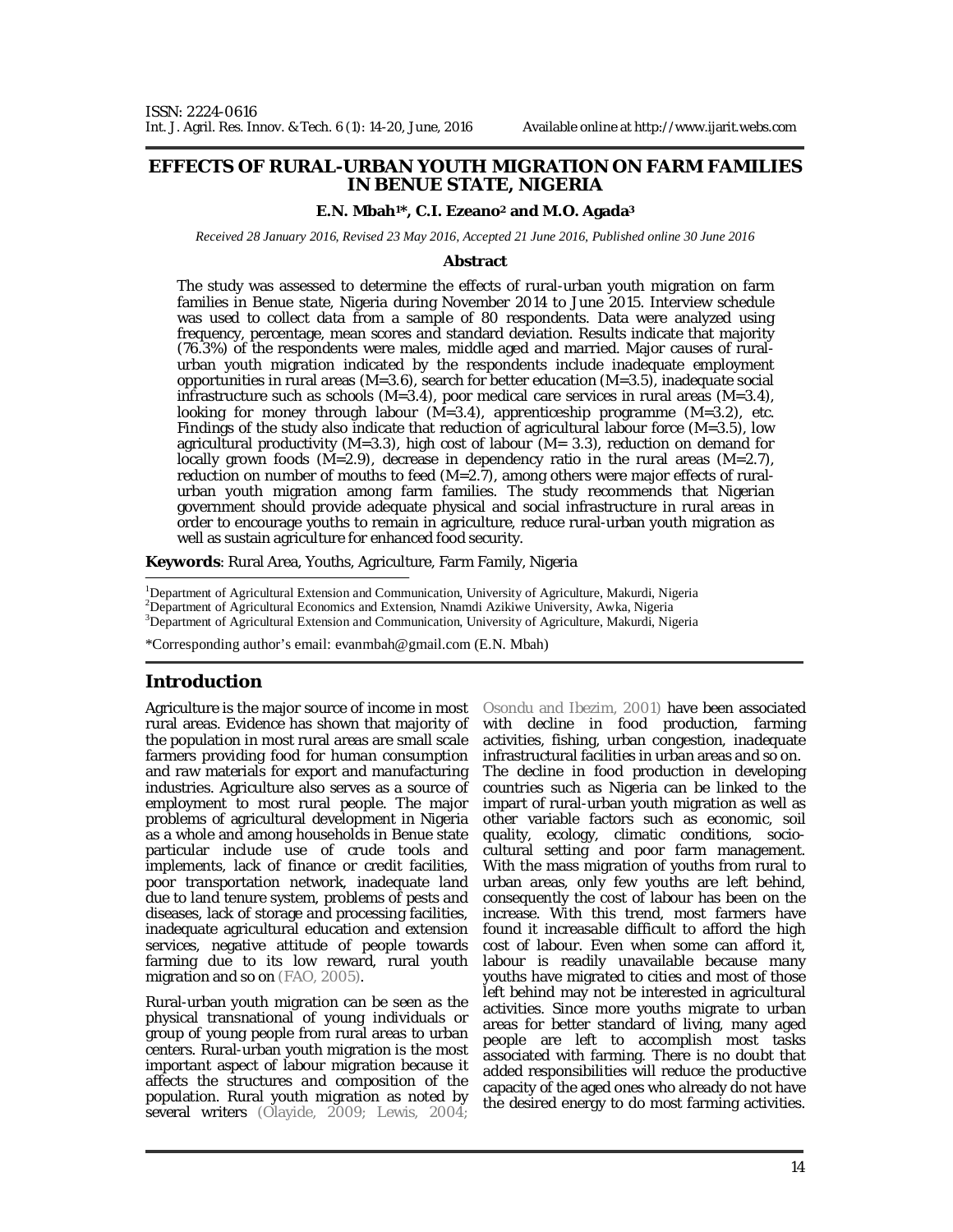Echebiri (2005) noted that out migration of youths had led to increased participation of older men and women in agricultural production. According to Boque (2002), the supply of labour in agricultural production is usually a function of the size of the population, structure of the population, the preparation of the population entering the labour market and the number of hours, which an individual actually works. Ruralurban youth migration also slows down the pace of development of the rural areas. This therefore raises the following pertinent questions: What are<br>socio-economic characteristics of the socio-economic characteristics of the respondents? What are the causes of rural-urban youth migration? What are the effects of rural-<br>urban vouth migration on agricultural urban youth migration on agricultural production? What are the strategies for reducing rural-urban youth migration?

Specifically the study sought to:

- i. describe socio-economic characteristics of the respondents;
- ii. ascertain causes of rural-urban youth migration;
- iii. ascertain effects of rural-urban youth migration on agricultural production; and
- iv. identify strategies for reducing rural-urban youth migration.

# **Methodology**

The study was carried out in Benue State, Nigeria during November 2014-June 2015 because of devastating effects of rural-urban youth migration on agricultural productivity. The state has three agricultural zones, namely; A, B, and C. Benue state has a land area of 2,882km<sup>2</sup> with a

population of 4,253,641 people. Map of the study area is shown in figure 1 below. It has twenty three (23) local government areas. Benue State lies within the lower river Benue in the middle belt region of Nigeria. Its geographic coordinates are longitude 7° 47' and 10° 0' East. Latitude 6° 25' and 8° 8' North; and shares boundaries with five other states namely; Nasarawa to the north, Taraba to the east, Cross-River to the south, Enugu to the south-west and Kogi State to the west. The state also shares a common boundary with the Republic of Cameroon on the south-east. Agriculture is the mainstay of the inhabitants engaging over 75% of the population. The State is the nation's acclaimed food basket because of its rich agricultural produce, which include yam, rice, beans, cassava, sweet-potato, maize, soybean, sorghum, millet, sesame, cocoyam, etc. The state accounts for over 70% of Nigeria's soybean production. Tree crops such as mangoes and oranges of various species are also produced in commercial quantity. They also rear a wide range of livestock such as pigs, goats, sheep and chicken. Many of the inhabitants also engage in trading, while a reasonable number of them are civil servants.

Benue state is made up of three zones namely; A, B and C. Zone B was purposively selected for the study. Guma and Makurdi Local Government Areas were selected from the zone using simple random sampling technique. Four communities were selected from each of the local government areas, while ten (10) heads of households were selected from each of the communities, giving eighty (80) respondents used for the study.



Fig. 1. Map of Benue state showing the study area

Data were collected using interview was used for literate farmers. The interview schedule/questionnaire. Interview schedule was schedule/questionnaire was divided into four used for illiterate farmers, while questionnaire sections (A-D) based on the specific objectives of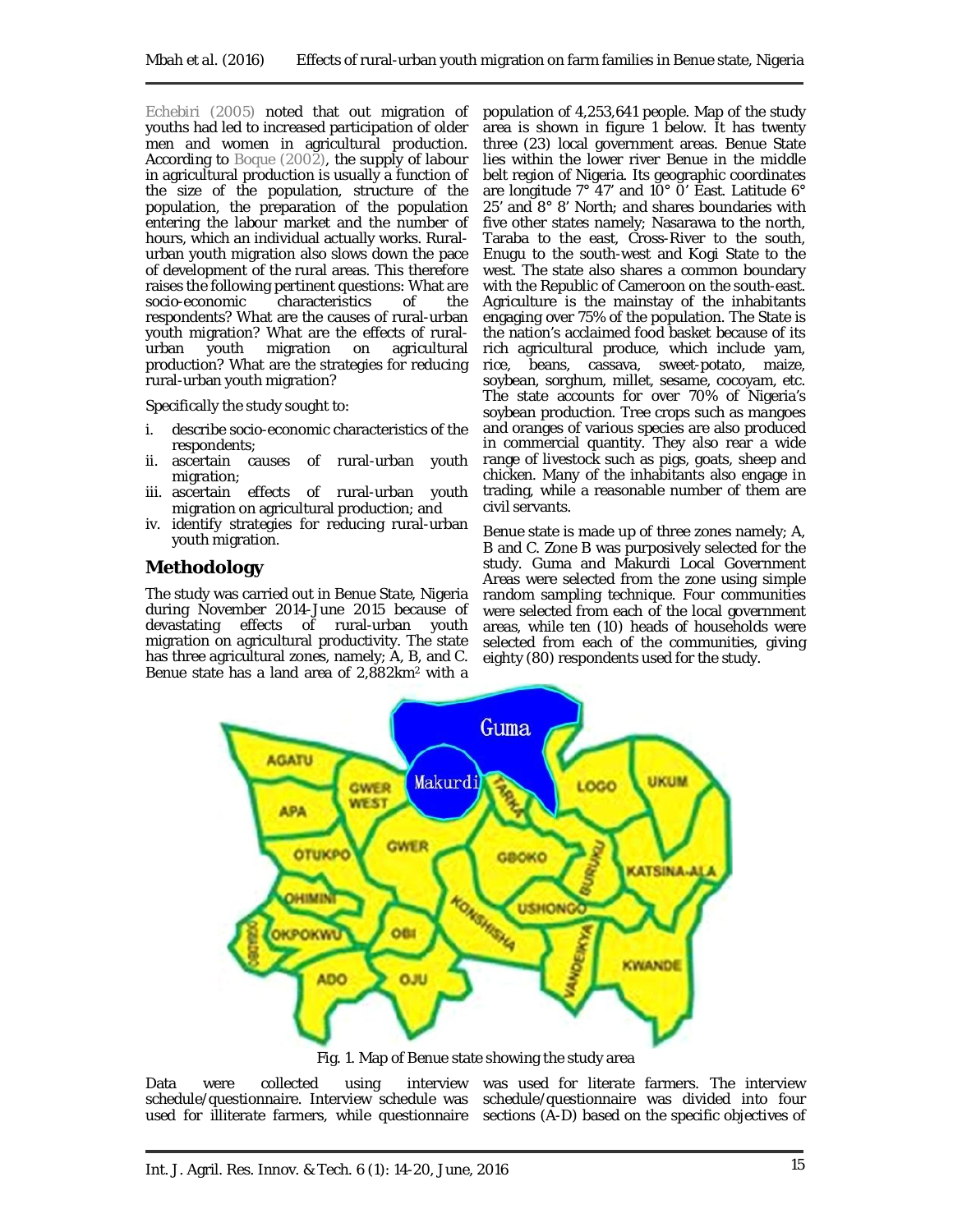the study. Section A provided information on socio-economic characteristics of the socio-economic respondents. The second section centered on causes of rural-urban youth migration. Effects of rural-urban migration on agricultural production were the focus of section C, while section D highlighted strategies for reducing rural-urban youth migration. Frequency, percentage, mean scores and standard deviation were used for data analysis.

# **Results and Discussion**

#### *Socio-economic characteristics of the respondents*

#### *Sex*

Majority (76.3%) of the respondents were males, while 23.3% were females. This implies that most of the farm families were dominated by males and there may be tendency for them to migrate to urban centers in search of white collar jobs, thereby leaving farming activities to be done by female members of the households.

# *Age (years)*

Data in Table 1 indicate that about 26% of the respondents were within the age of 31-40 years, 23.7% were aged between 41 and 50 years, while about 21% were aged 51-60 years, among others. It implies that the respondents were middle aged and in their productive and are likely to have the opportunity to migrate to urban centers. The findings disagree with Bergelliot (2006) who stated that the incidence of migration is highest among the most productive age group of 15-30 years.

#### *Marital status*

Majority (91.2%) of the respondents were married, while 8.8% were single. This implies that there is greater involvement of married people in farming activities in order to ensure household food security. This is in agreement with Adegboye *et al.* (2008) who stated that involvement of the married people in farming activities is because of the need to supplement family means of livelihood.

#### *Level of education (years)*

Data in Table 1 indicate that 36.3% had no formal education, 28.8% had secondary education, while 23.7% attended primary education, among others. It shows that the respondents were literate enough. Okojie (2002) observed that the more educated a farmer is the more likely he adopts an innovation.

#### *Household size (numbers)*

Table 1 also indicate that 30.0% of the respondents had a household size of 6-10 persons, about 24.0 % had a household size of 11- 15 persons, while 20.0% had a household size of between 1 and 5 persons. This indicates that the

respondents had a large household size, which could serve as a source of labour on family farms.

# *Farm size (hectares)*

Entries in Table 1 also show that 51.3% had a farm size of 2-4 hectares, while 26.3% had a farm size of less than 2 hectares, among others. This implies that the respondents practice small-scale farming because of fragmented land holdings.

## *Farming experience (years)*

A greater percentage (57.6%) of the respondents had a farming experience of 20 years and above, while 30.0% had a farming experience of 11-20 years, among others. This indicates that the respondents have been farming for a long period. This could be attributed to the fact that the study area is an agrarian community.

#### *Membership of agricultural organization*

About 69% of the respondents belonged to one form of agricultural organization or the other, while 31.2% did not belong to any agricultural organization (Table 1). It shows that many of the respondents were members of agricultural organizations. This could serve as an avenue for sourcing information as well as accessing credits from the government to improve production.

# *Type of organization*

Results in Table 1 show that 45.5% were members of Fadama user group, 29.1% belonged to farmer group, while 25.5% of them were members of cooperative society. The ability to be a member of an agricultural organization helps in dissemination of information as well as diffusion of innovations for increased productivity.

#### *Major occupation*

Data in Table 1 revealed that 45.0% of the respondents had farming as a major occupation, about 38% engaged in petty trading, while 12.5% were civil servants, among others. This indicates that the major source of livelihood for the respondents was farming.

#### *Contact with extension agents*

A greater percentage (51.2%) of the respondents had no contact with extension agents, while 48.8% had contact with extension agents (Table 1). This implies that extension agents did not have adequate coverage in the study area; hence, information disseminated through them may not be available to the farmers.

#### *Number of visits by extension agent*

Data in Table 1 show that majority (64.1%) of the respondents had 1-5 times of visits by extension agents, 15.4% had between 11 and 15 number of visits by extension agents, among others. This implies that the farmers did not have adequate contact with the extension agents.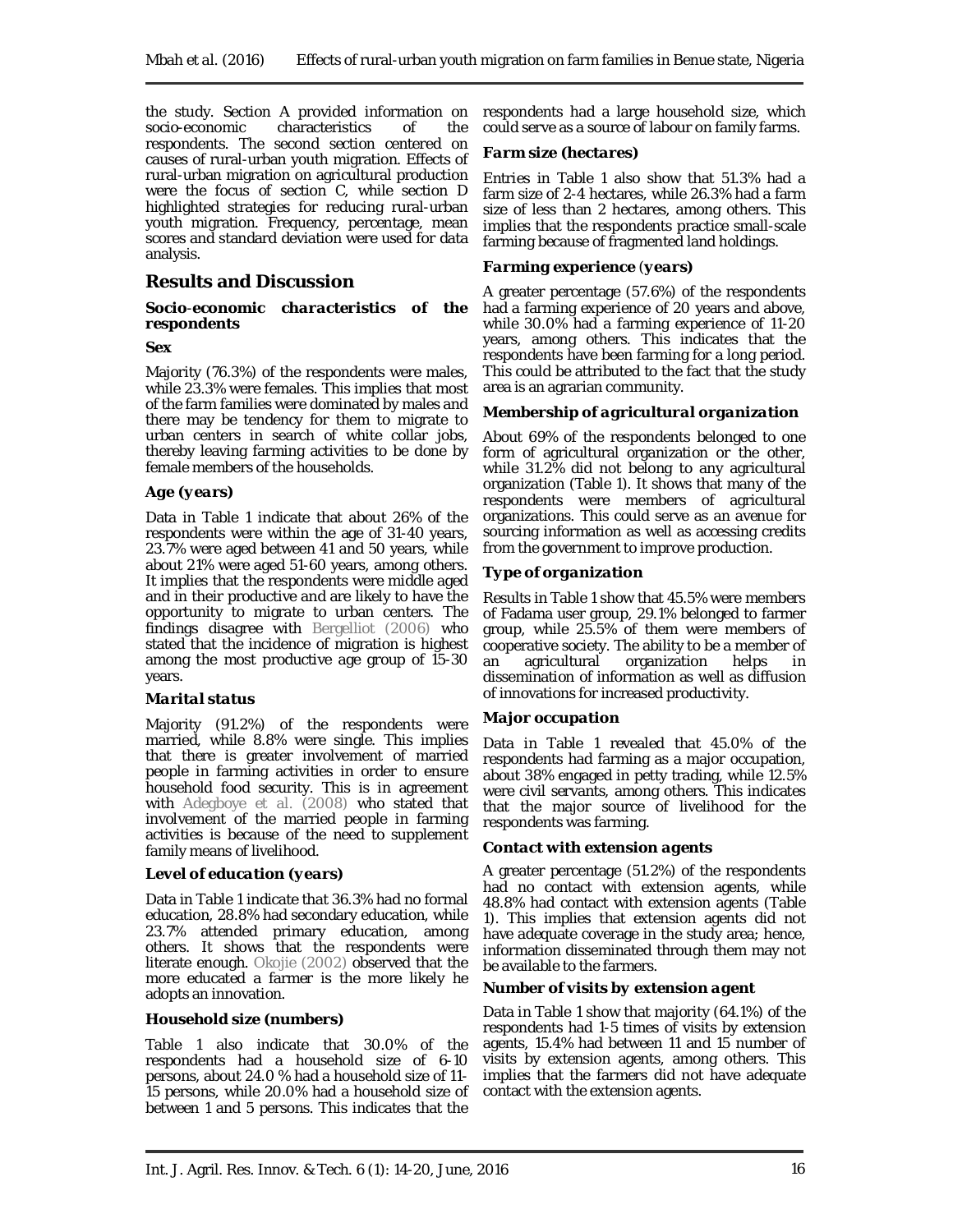| Table T. Distribution of respondents according to socio-economic characteristics (h= 80) |                       |               |
|------------------------------------------------------------------------------------------|-----------------------|---------------|
| Socio-economic characteristics<br>Sex                                                    | Frequency             | Percentage    |
| Male                                                                                     | 61                    | 76.3          |
| Female                                                                                   | 19                    | 23.7          |
| Total                                                                                    | 80                    | 100.0         |
| Age (years)                                                                              |                       |               |
| $<$ 20                                                                                   | 3                     | 3.8           |
| $\overline{2}$ 1-30<br>$31 - 40$                                                         | 15<br>21              | 18.8<br>26.3  |
| 41-50                                                                                    | 19                    | 23.7          |
| $51 - 60$                                                                                | 17                    | 21.3          |
| Above 60                                                                                 | 5                     | 6.1           |
| Total                                                                                    | 80                    | 100.0         |
| Marital status                                                                           |                       |               |
| Single                                                                                   | $\overline{7}$        | 8.8           |
| Married<br>Total                                                                         | 73<br>80              | 91.2<br>100.0 |
| Level of Education (years)                                                               |                       |               |
| No formal education                                                                      | 29                    | 36.3          |
| Primary education                                                                        | 19                    | 23.7          |
| Secondary education                                                                      | 23                    | 28.8          |
| Tertiary education                                                                       | 9                     | 11.2          |
| Total                                                                                    | 80                    | 100.0         |
| Household size (numbers)                                                                 |                       |               |
| 1-5<br>$6 - 10$                                                                          | 16<br>24              | 20.0<br>30.0  |
| $11 - 15$                                                                                | 19                    | 23.7          |
| $16 - 20$                                                                                | 13                    | 16.3          |
| Above 20                                                                                 | 8                     | 10.0          |
| Total                                                                                    | 80                    | 100.0         |
| Farm size (hectares)                                                                     |                       |               |
| ${<}2$                                                                                   | 21                    | 26.3          |
| $2 - 4$<br>$5 - 7$                                                                       | 41<br>$\overline{7}$  | 51.3<br>8.8   |
| $8 - 10$                                                                                 | 5                     | 6.2           |
| Above 10                                                                                 | 6                     | 7.4           |
| Total                                                                                    | 80                    | 100           |
| Farming experience (years)                                                               |                       |               |
| $1-5$                                                                                    | 4                     | 5.0           |
| $6 - 10$                                                                                 | 6                     | 7.4           |
| $11 - 15$<br>$16 - 20$                                                                   | 12<br>12              | 15.0<br>15.0  |
| Above 20                                                                                 | 46                    | 57.6          |
| Total                                                                                    | 80                    | 100           |
| Membership of agricultural organization                                                  |                       |               |
| Yes                                                                                      | 55                    | 68.8          |
| No                                                                                       | 25                    | 31.2          |
| Total                                                                                    | 80                    | 100           |
| Type of organization<br>Fadama user group                                                | 25                    | 45.5          |
| Cooperative society                                                                      | 14                    | 25.5          |
| Farmer group                                                                             | 16                    | 29.1          |
| Total                                                                                    | 55                    | 100           |
| Major occupation                                                                         |                       |               |
| Farming                                                                                  | 36                    | 45.0          |
| Teaching                                                                                 | 4                     | 5.0           |
| Petty trading<br>Civil service                                                           | 30<br>10 <sup>°</sup> | 37.5<br>12.5  |
| Total                                                                                    | 80                    | 100           |
| Contact with extension agents                                                            |                       |               |
| Yes                                                                                      | 39                    | 48.8          |
| No                                                                                       | 41                    | 51.2          |
| Total                                                                                    | 80                    | 100           |
| Number of visits                                                                         |                       |               |
| $1 - 5$<br>$6 - 10$                                                                      | 25<br>5               | 64.1<br>12.8  |
| $11 - 15$                                                                                | 6                     | 15.4          |
| Above 15                                                                                 | $\sqrt{3}$            | 7.7           |
| Total                                                                                    | 39                    | 100           |
|                                                                                          |                       |               |

Table 1. Distribution of respondents according to socio-economic characteristics (n= 80)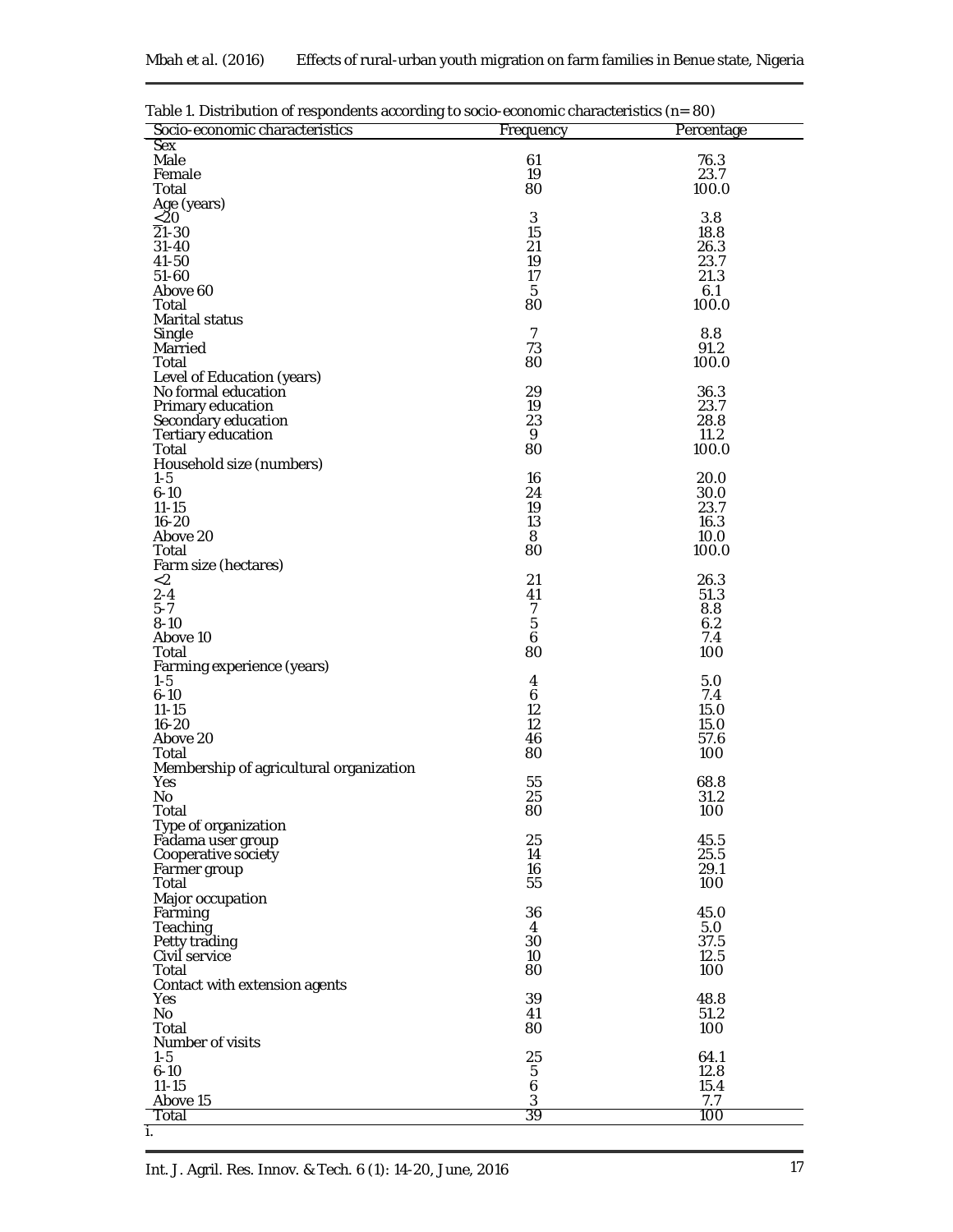#### *Causes of rural-urban youth migration*

The major causes of rural-urban youth migration indicated by the respondents include inadequate employment opportunities in rural areas  $(M=3.6)$ , search for better education  $(M=3.5)$ , inadequate social infrastructure such as schools (M=3.4), poor medical care services in rural areas (M=3.4), obtaining money through labour

(M=3.4), apprenticeship programme (M=3.2), better transport facilities in the urban areas ((M=3.2), joining family members in the city  $(M=3.2)$ , better housing in the city  $(M=3.1)$ , change of environment (M=3.1), displacement as a result of communal crisis (M=3.0), social status of one's parents (M=2.8), among others.

Table 2. Mean score of causes of rural-urban youth migration

| Causes                                                    | Mean scores   | Standard deviation |
|-----------------------------------------------------------|---------------|--------------------|
| Inadequate employment opportunities in rural areas        | 3.6           | 0.76               |
| Search for better education                               | 3.5           | 0.74               |
| Inadequate social infrastructure such as schools          | 3.4           | 0.74               |
| Famine and drought resulting in hunger                    | 2.5           | 1.00               |
| Lack of interest in farming                               | 2.8           | 1.11               |
| Poor medical care services in rural areas                 | 3.4           | 0.83               |
| Apprenticeship programmes                                 | $3.2^{\circ}$ | 0.72               |
| Natural disasters such as flood and fire outbreak         | 2.4           | 0.98               |
| Better housing in the city                                | 3.1           | 0.87               |
| Change of environment                                     | 3.1           | 0.80               |
| Escape from punishment as a result of crime committed     | 2.6           | 1.01               |
| Poor chances of marrying                                  | 2.1           | 0.93               |
| Inadequate physical infrastructure such as good roads and | 3.2           | 0.94               |
| electricity                                               |               |                    |
| Social status of one's parents                            | 2.8           | 0.99               |
| Better transport facilities in the urban areas            | $3.2^{\circ}$ | 0.91               |
| Join family members in the city                           | 3.2           | 0.83               |
| Obtaining money through labour                            | 3.2           | 0.76               |
| Displacement as a result of communal crises               | 3.0           | 0.84               |
| Desire for more political or religious power              | 2.6           | 0.99               |

#### *Effects of rural-urban youth migration*

Major effects of rural-urban youth migration indicated by the respondents include contribute to reduction in agricultural labour force (M=3.5), low agricultural productivity (M=3.3), high cost of labour (M=3.3), farm work becomes tedious (M=3.3), reduction of household annual income, (M=3.2), poor standard of living (M=3.2), leads to diversification into non-farm (M=3.1), unavailability of farm labour ( $M = 3.0$ ), farm work is mostly done by aged parent (M=3.0), reduces

demand on locally grown foods (M=2.9), reduces formation of groups and cooperative society (M=2.9), decreases the dependency ratio in the rural areas (M=2.7), reduces number of mouths to feed (M=2.7), among others. This leads to a heavy drain on the supply of rural family labour and in addition pulls out the individuals who are essential elements for agricultural development programmes and also hinders rural productivity and growth of agriculture sector.

Table 3. Mean scores of effects of rural-urban youth migration among farm families

| <b>Effects</b>                                        | Mean scores | Standard deviation |
|-------------------------------------------------------|-------------|--------------------|
| Reduction in agricultural labour force                | 3.5         | 0.67               |
| Low agricultural productivity                         | 3.3         | 0.69               |
| Decreases the dependency ratio in rural areas         | 2.7         | 0.95               |
| Reduces number of mouths to feed                      | 2.7         | 0.97               |
| Reduces demand on locally grown feeds                 | 2.9         | 0.91               |
| Reduces formation of groups and cooperative societies | 2.9         | 0.97               |
| among youths.                                         |             |                    |
| Farm work is mostly done by aged parents              | 3.0         | 1.04               |
| High cost of labour                                   | 3.3         | 0.80               |
| Farm work becomes tedious                             | 3.3         | 0.95               |
| Unavailability of farm labour                         | 3.0         | 0.97               |
| Food insecurity in households                         | 2.9         | 0.88               |
| Poor yield of crops as a result of farm input         | 3.1         | 1.03               |
| Leads to poverty among farm families                  | 3.0         | 0.97               |
| Reduction of household annual income                  | 3.2         | 0.79               |
| Poor standard of living                               | 3.2         | 0.98               |
| Leads to diversification into non-farm occupation     | 3.1         | 0.79               |
| ii.                                                   |             |                    |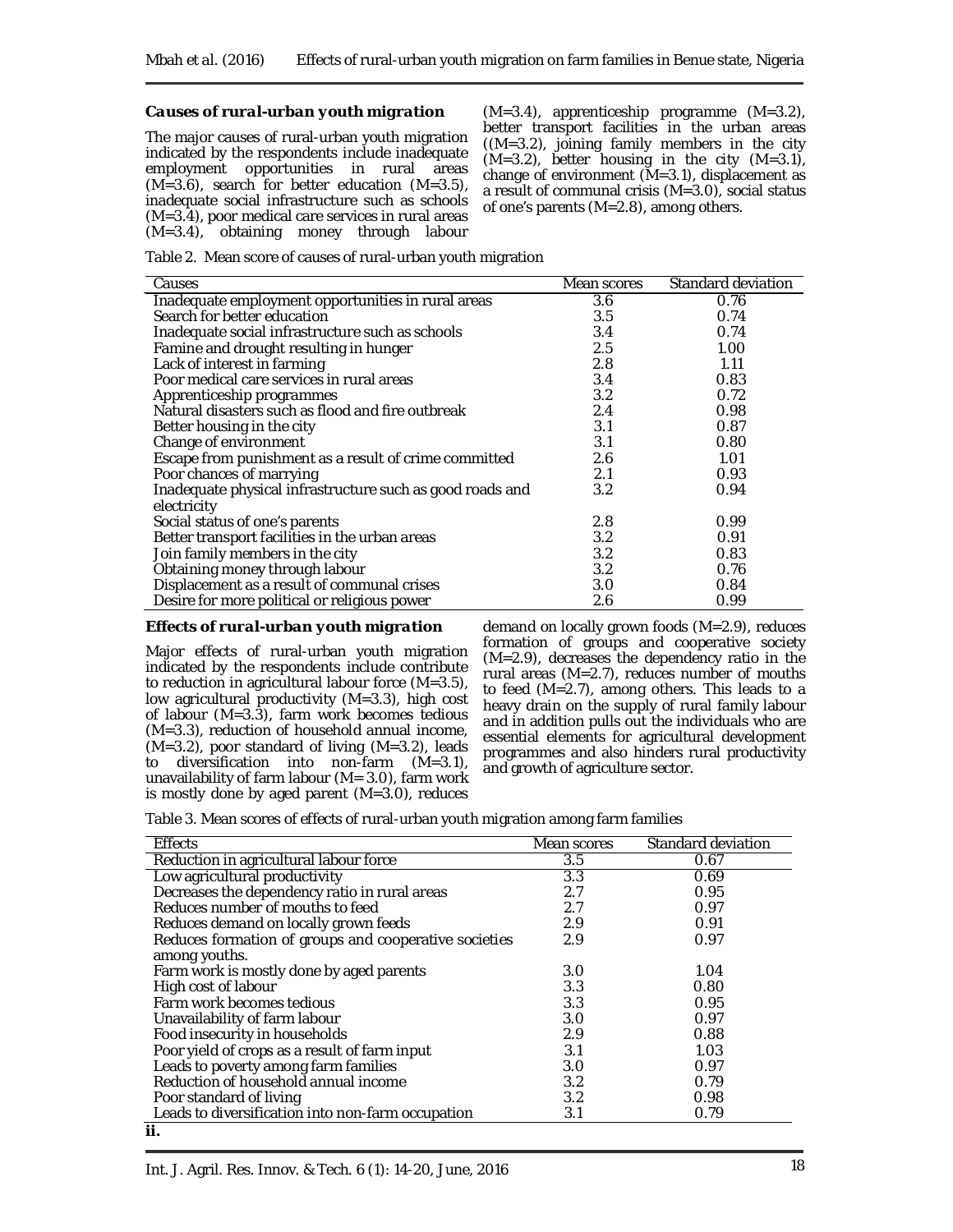## *Strategies for reducing rural-urban youth migration*

Data in Table 4 revealed the strategies for reducing rural-urban youth migration which include provision of basic amenities such as schools, pipe borne water, electricity (M=3.9), establishment of vocational training centers for skill acquisition (M=3.7), use of improved modern technologies such as farm implements (M=3.6), regular and timely provision of farm input such as fertilizers and agro-chemicals (M=3.6), provision of incentives such as microcredits for youths in agriculture (M=3.5), empowering and integrating rural youths into agricultural based activities (M=3.5), establishment of advocacy programmes such as youths employment in agriculture to encourage them (M=3.5), encouraging formation of groups

and societies such as young farmers clubs and cooperative societies for easy access to loans (M=3.5). Others are provision of improved varieties of crops and breeds of livestock (M=3.5), provision of labour saving devices for easy farm operations (M=3.5), establishment of agroprocessing centres for value addition of farm produce (M=3.5), subsidizing prices of farm inputs such as fertilizers, herbicides, pesticides etc. (M=3.5), establishment of bank of agriculture in rural areas for easy access to loans (M=3.5), use of improved method of farming in order to attract youths (M=3.4), establishment of agroallied industries in rural areas (M=3.4), making agricultural science a compulsory subject in primary and secondary schools to promote interests of youths in agriculture (M=3.1).

| <b>Strategies</b>                                                   | Mean scores | Standard deviation |
|---------------------------------------------------------------------|-------------|--------------------|
| Provision of basic amenities such as schools, pipe borne            | 3.9         | 0.30               |
| water and electricity                                               |             |                    |
| Establishment of vocational training centers for skill              | 3.7         | 0.51               |
| acquisition                                                         |             |                    |
| Provision of incentives such as microcredit for youths in           | 3.5         | 0.62               |
| agriculture                                                         |             |                    |
| Empowering and integrating rural youths<br>into                     | 3.5         | 0.59               |
| agricultural-based activities                                       |             |                    |
| Establishment of advocacy programme such as youth                   | 3.5         | 0.57               |
| employment in agriculture                                           |             |                    |
| Encouraging formation of groups and societies such as               | 3.5         | 0.75               |
| young farmers clubs and cooperative societies for easy              |             |                    |
| access to loans                                                     | 3.5         | 0.66               |
| Provision of improved varieties of crops and breeds of<br>livestock |             |                    |
| Use of improved modern technologies such as farm                    | 3.6         | 0.65               |
| implements                                                          |             |                    |
| Provision of labour saving devices for easy farm                    | 3.5         | 0.67               |
| operation                                                           |             |                    |
| Establishment of agro-processing centres for value of               | 3.6         | 0.69               |
| farm produce                                                        |             |                    |
| Regular and timely provision of farm inputs such as                 | 3.6         | 0.58               |
| fertilizers and agro-chemical                                       |             |                    |
| Subsidizing prices of farm inputs such as fertilizers,              | 3.5         | 0.69               |
| herbicide and pesticide etc.                                        |             |                    |
| Use of improved method of farming in order to attract               | 3.4         | 0.72               |
| youths                                                              |             |                    |
| Making agricultural science a compulsory subject in                 | 3.1         | 0.88               |
| primary and secondary schools to promote interests of               |             |                    |
| youths in agriculture                                               |             |                    |
| Establishment of agro-allied industries in the rural areas          |             |                    |
| Establishing of Bank of Agriculture in rural areas for              | 3.5         | 0.73               |
| easy access to loans                                                |             |                    |

#### **Conclusion and Recommendations**

The survey discovered that most of the respondents were males, married, middle aged, having a farming experience of about 22 years. Majority of the respondents belonged to one type of agricultural organization or the other. Causes of rural-urban youth migration were inadequate employment opportunities in rural areas, search for better education, inadequate social infrastructure such as schools, poor medical care services in rural areas, etc. Major effects of rural